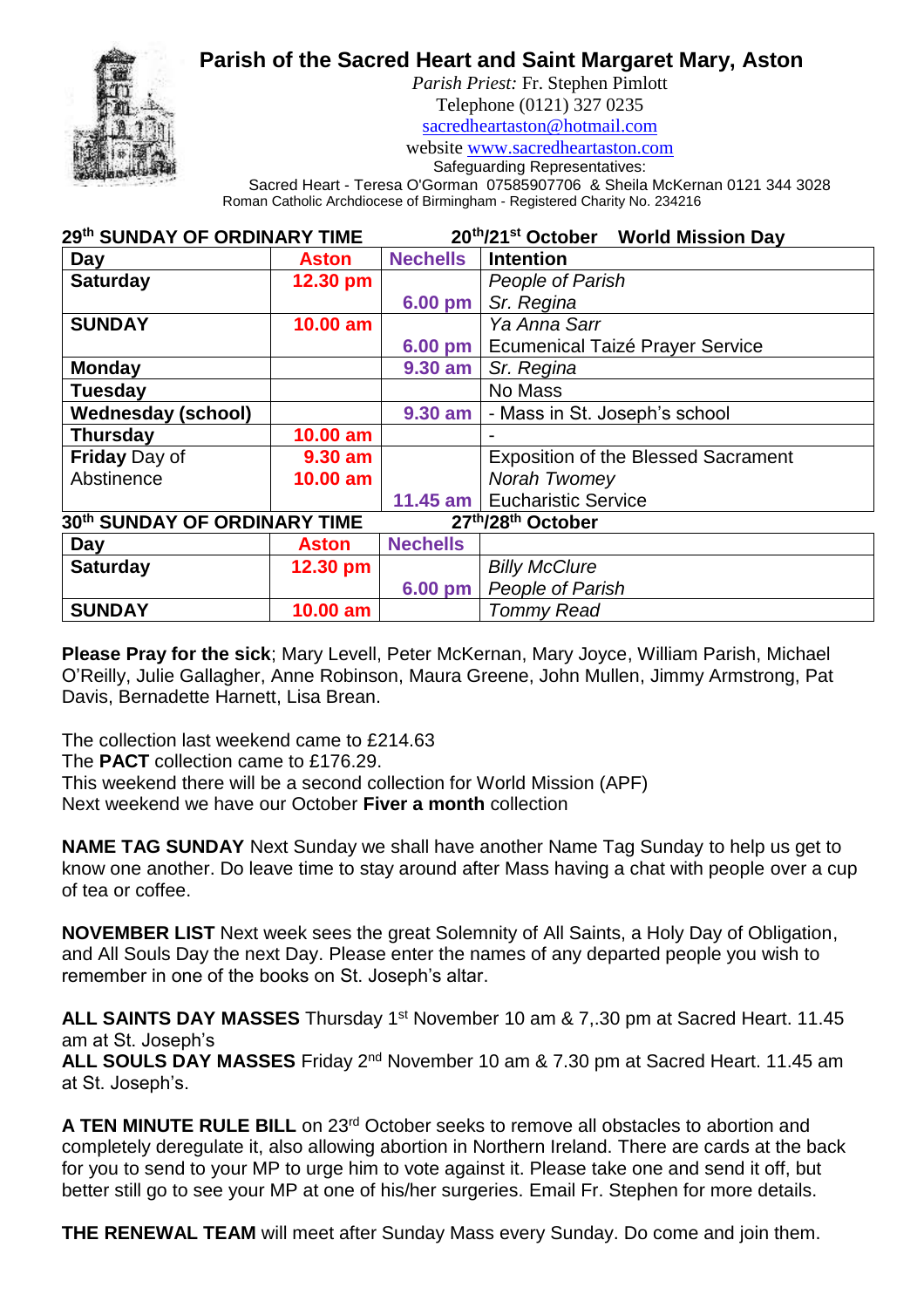**Knights of St. Columba.** Francis Prom is being admitted as a knight at this Sunday Mass here.

**BLESSING OF GRAVES Oscott Sat 3rd Nov 3pm Abbey Sun 4th Nov 1pm St. Joseph's 11th Nov 3 pm New Hall Sun 18th Nov 2 30pm Witton Sun 25th Nov 2 30pm**

ADOREMUS The Eucharistic Congress took place in Liverpool 7-9<sup>th</sup> September. All the talks, the Mass and Adoration can all be seen on the internet. The talks are well worth listening to. Go to [www.catholicnews.org.uk](http://www.catholicnews.org.uk/)

**SICK LIST** If you or someone you know wishes to be on the sick list which is on the newsletter and hence on the website, then get a form from Sheila McKernan or Fr. Stephen and when signed return it to them.

**A FREE CATHOLIC APP FOR YOUR PHONE** [www.godcalls.co.uk](http://www.godcalls.co.uk/) Also the EWTN app is very good and Catholic Mega app. They are all free.

**RENEW OUR PARISH** Now that we have renewed our Church Roof we need to renew our parish. Please pray the Renewal Prayer everyday so that we can be open to what God wants us to do and become in this Sacred Heart parish.

**DO YOU WANT TO BECOME A CATHOLIC?** The new RCIA group meets on Thursdays at 6.30 pm in the Presbytery at Sacred Heart. Those who are already Catholics are also very welcome.

**40 Days for Life**. Two people will be praying outside the Abortion Centre in Arthur Road, Edgbaston from 8 am – 8 pm every day for 40 days. Can you help? If so phone Isabel on 07773 501721. You won't be left on your own and will be put with someone experienced.

**ENGLISH PRAYER TIME** You are specially invited to come to the prayer time in Sacred Heart Presbytery on Monday nights 8 -10 pm. when everything will be in English. You can check that it is happening by phoning Sr. Meena on 07957342742.

**DAILY EXPOSITION** There is normally exposition in the Presbytery every day 10 am – 5 pm and 8 pm – midnight. To check phone Sr. Meena on 07957342742.

**THE KINGDOM WARRIORS** meet on Tuesdays at 6.30 pm at St. Vincent's Church, Nechells Parkway. This a group for young adults (18+) and involves the study of the Bible.

**Catholic Singles** is an organisation which helps single Catholics of all ages (over 18 years) meet other single Catholics, either one to one or through social events. For further information visit www.catholicsingles.org.uk or tel. 0161 941 3498.

**St. PAUL'S CONVENT** in Selly Park are looking for a part-time Domestic Assistant. See notice on board.

**THE PARISH WEBSITE** now has a link on its home page to the Diocesan website. You are encouraged to visit it regularly to keep up with all the news about what is going on in the diocese and beyond.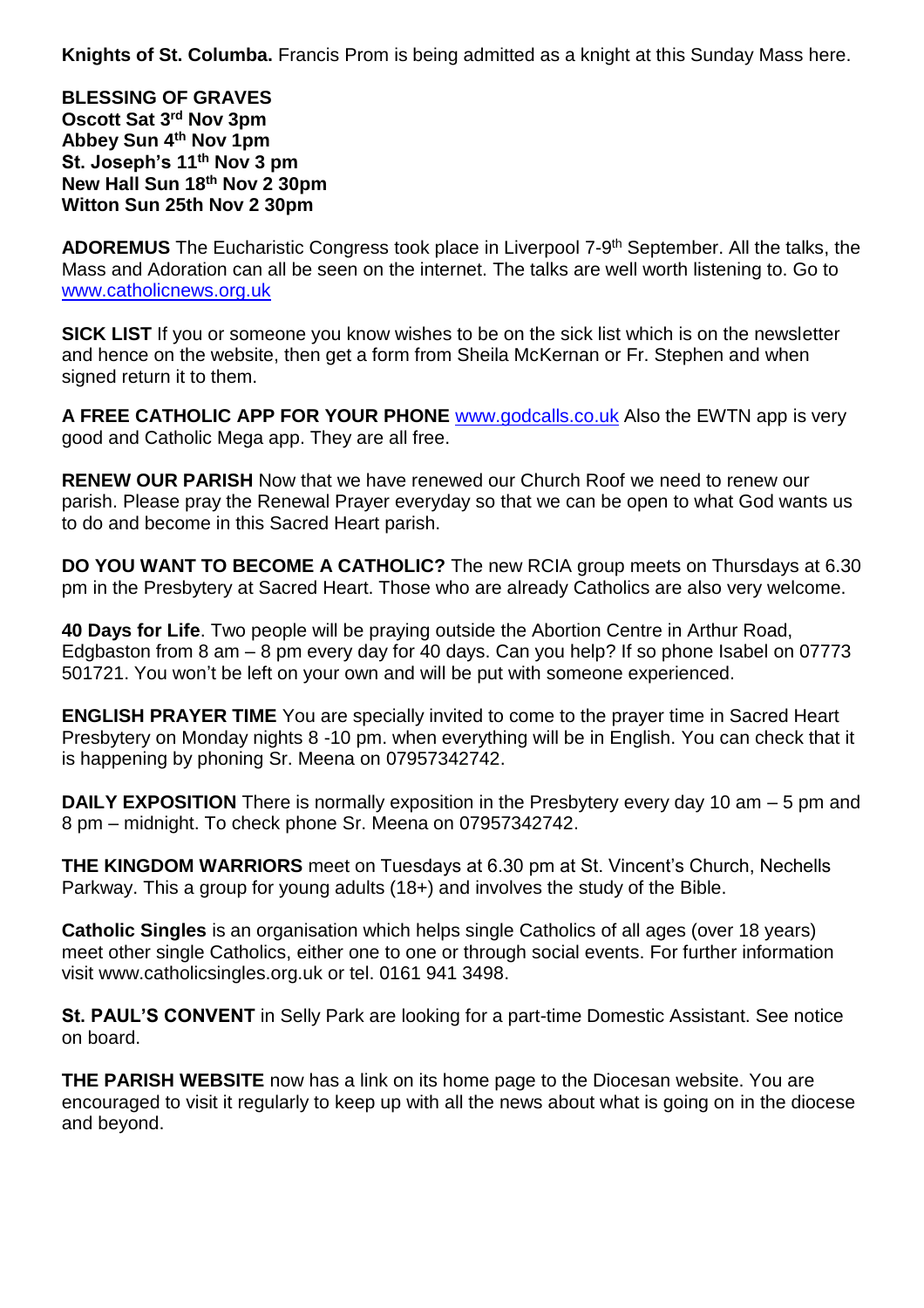## **First reading Isaiah 53:10-11**

The Lord has been pleased to crush his servant with suffering. If he offers his life in atonement, he shall see his heirs, he shall have a long life and through him what the Lord wishes will be done. His soul's anguish over, he shall see the light and be content. By his sufferings shall my servant justify many, taking their faults on himself.

## **Responsorial Psalm 32(33):4-5,18-20,22**

**May your love be upon us, O Lord, as we place all our hope in you.**

The word of the Lord is faithful and all his works to be trusted. The Lord loves justice and right and fills the earth with his love.

The Lord looks on those who revere him, on those who hope in his love, to rescue their souls from death, to keep them alive in famine.

Our soul is waiting for the Lord. The Lord is our help and our shield. May your love be upon us, O Lord, as we place all our hope in you.

### **Second reading Hebrews 4:14-16**

Since in Jesus, the Son of God, we have the supreme high priest who has gone through to the highest heaven, we must never let go of the faith that we have professed. For it is not as if we had a high priest who was incapable of feeling our weaknesses with us; but we have one who has been tempted in every way that we are, though he is without sin. Let us be confident, then, in approaching the throne of grace, that we shall have mercy from him and find grace when we are in need of help.

### **Gospel Acclamation**

**Alleluia, alleluia! I am the Way, the Truth and the Life, says the Lord; No one can come to the Father except through me. Alleluia!**